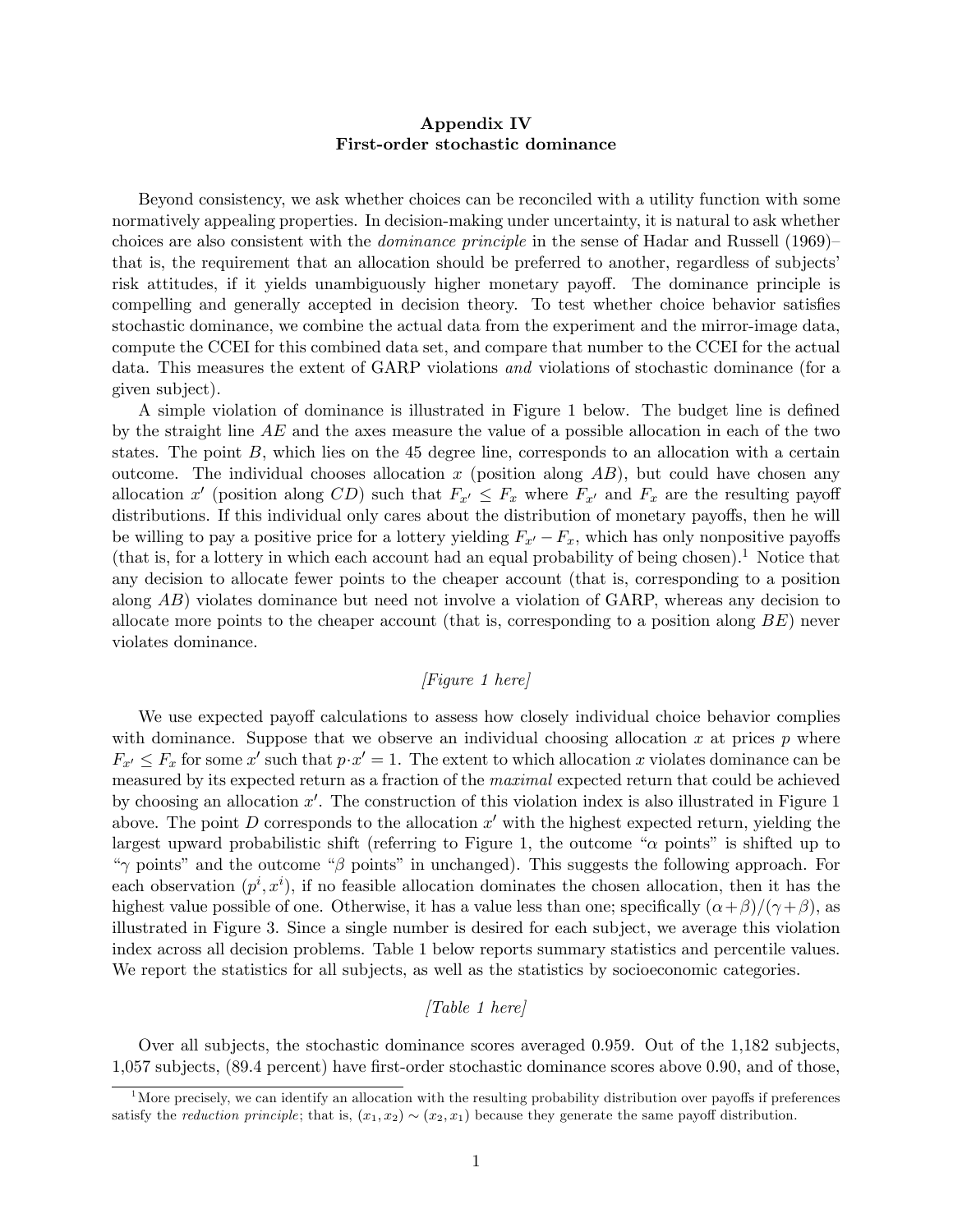839 subjects (70.1 percent) have scores above 0.95. The mean first-order stochastic dominance score for a random sample of 25,000 simulated subjects is 0.920, but only 73.5 percent and 18.6 percent of the random simulated subjects' first-order stochastic dominance scores were above the 0.90 and 0.95 thresholds, respectively (each of the simulated subjects makes 25 choices from randomly generated budget lines in the same way as the human subjects do).

Overall, the choices made by subjects in our experiment also show low rates of stochastic dominance violations, which decrease with education level and increase with age. There is also some heterogeneity in the stochastic dominance scores within and across categories. We also note that there is considerable heterogeneity in the CCEI and stochastic dominance, and that their values are positively correlated ( $\rho = 0.446$ ). We obtain very similar econometric results when we replace the CCEI score for the combined data set with this stochastic dominance measure in our regression analysis. In particular, if we replace the combined CCEI score with this first-order stochastic dominance measure in specification  $(1)$  of Table 6, the estimated coefficient on the CCEI is 1.335 with a standard error of  $0.624$  (p-value  $= 0.032$ ). The estimated coefficient on the stochastic dominance measure is 0.111 with a standard error of 1.601 (p-value  $= 0.945$ ).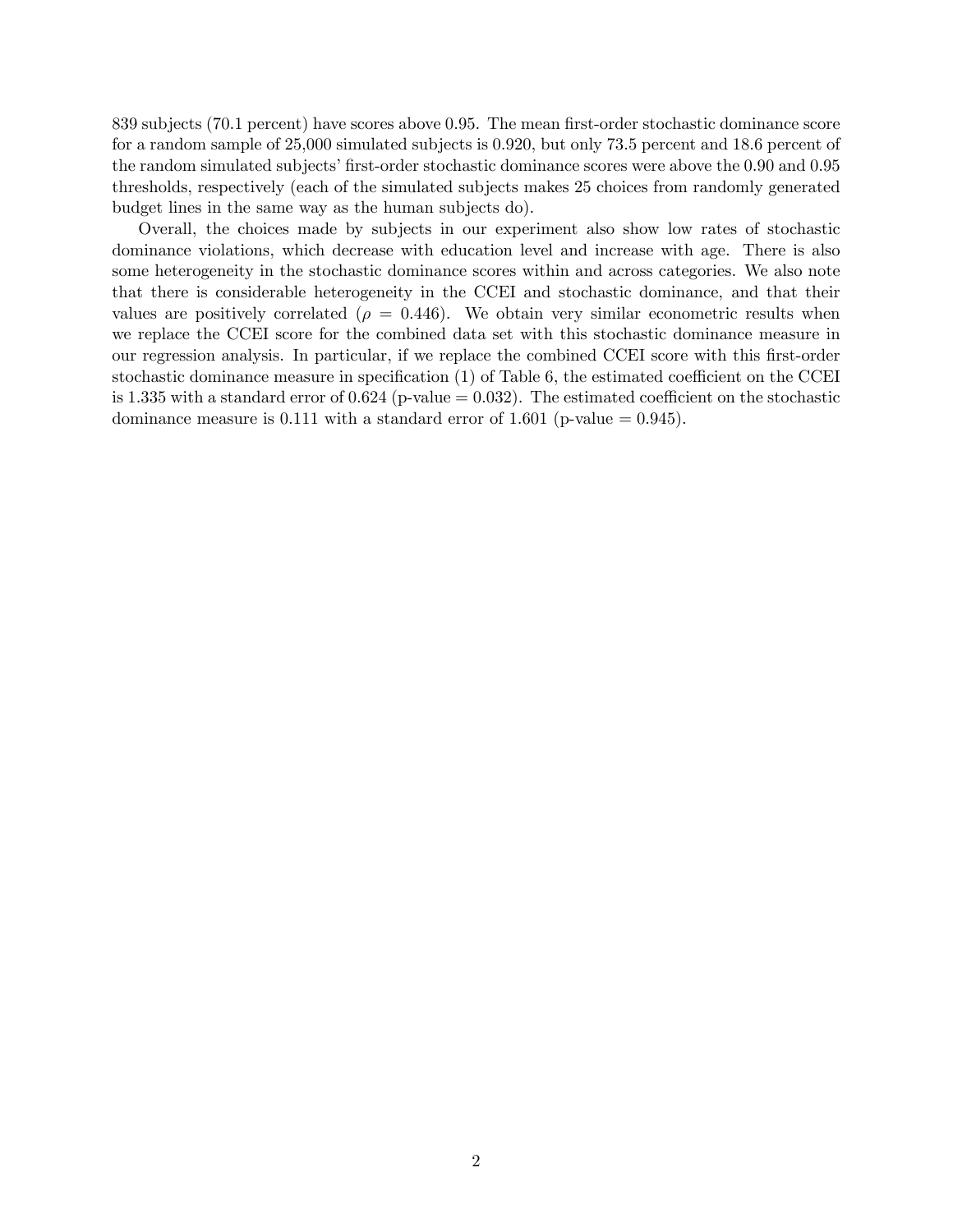

The individual can choose any allocation x' (position along CD) but prefers allocation x (position along AB) such that  $F_{\mathbf{x}'}=F_{\mathbf{x}}$ where  $F_{x}$ , and  $F_{x}$  are the resulting payoff distributions.